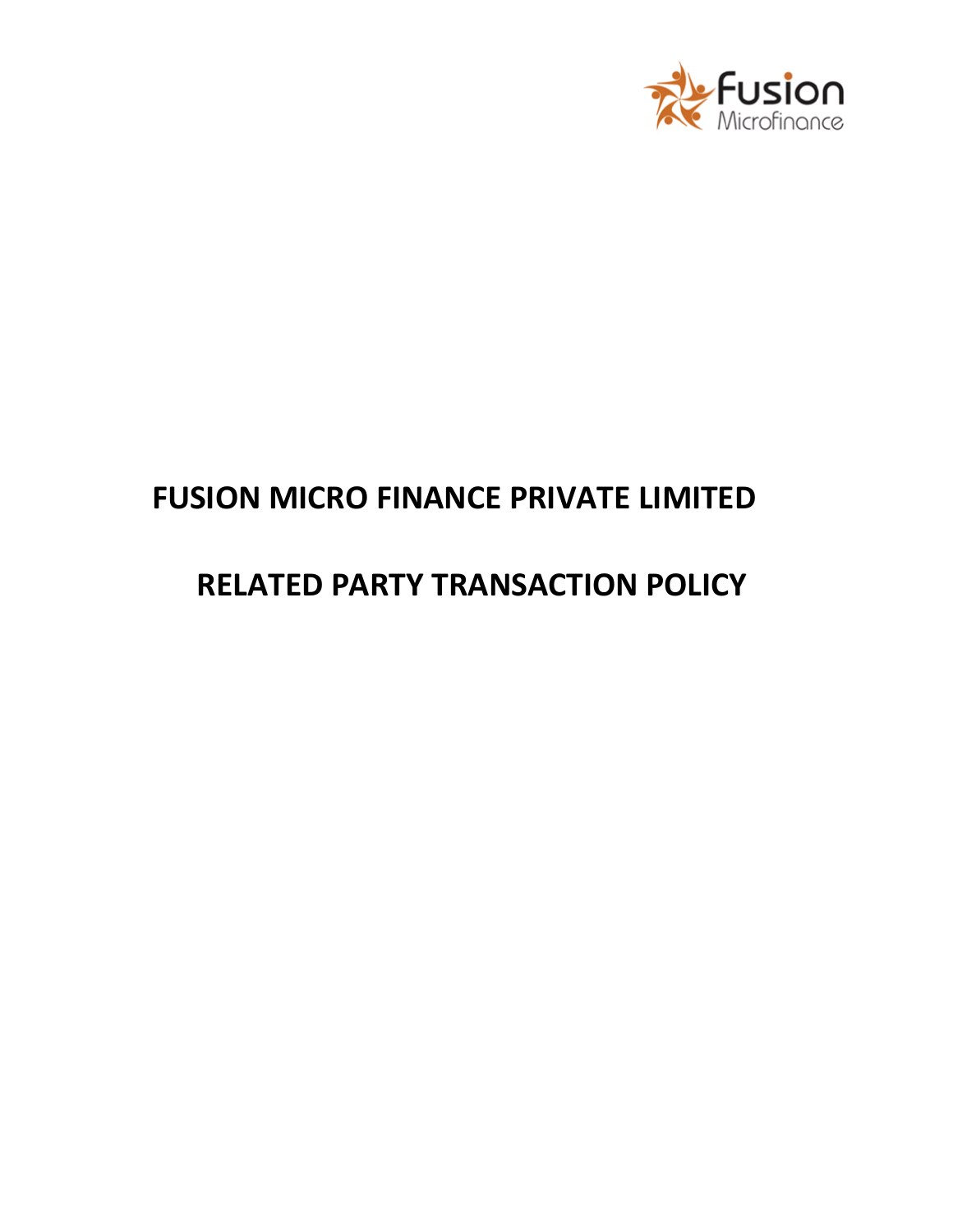

### **Last reviewed on:** May 26, 2021

## **1. Preamble**

The Board of Directors (the "Board") of Fusion Microfinance Private Limited (FMPL), has adopted the following policy and procedures in order to comply with the requirements of Reserve Bank of India (RBI) Master Direction - Non-Banking Financial Company - Systemically Important Non-Deposit taking Company (Reserve Bank) Directions, 2016 ("Directions") vide its notification no. DNBR. PD. 008/03.10.119/2016-17 dated September 1, 2016. This policy will guide the Company to effectively comply with the provisions of Companies Act, 2013 and Regulation 53(f) of (Listing Obligations and Disclosure Requirements) Regulation, 2015.

The Audit Committee will review and may amend this policy from time to time.

This policy is to regulate transactions between the Company and its Related Parties based on the applicable laws and regulations applicable on the Company.

### **2. Purpose**

Such transactions are appropriate only if they are in the best interest of the Company and its stakeholders. The Company is required to disclose each year in the Annual Report certain transactions between the Company and Related Parties as well as the policy on dealing with the related party transactions.

#### **3. Definitions**

**"Audit Committee"** means a Committee constituted under the provisions of NBFC Directions issued by Reserve Bank of India (RBI).

**"Board"** in relation to the Company, means the collective body of the directors of the company, as defined under Section 2(11) of Companies Act, 2013.

**"Key Managerial Personnel"** in relation to the Company means,

- (i) Chief ExecutiveOfficer or Managing Director or Manager;
- (ii) Chief Financial Officer; and
- (iii) Company Secretary.

as defined under Section 2(51) of Companies Act, 2013.

**"Related Party"** shall have the same meaning as defined under sec 2(76) of the Companies Act, 2013 or related party under applicable accounting standards.

**"Relative"** means relative as defined under the Companies Act, 2013 and includes anyone who is related to another, if –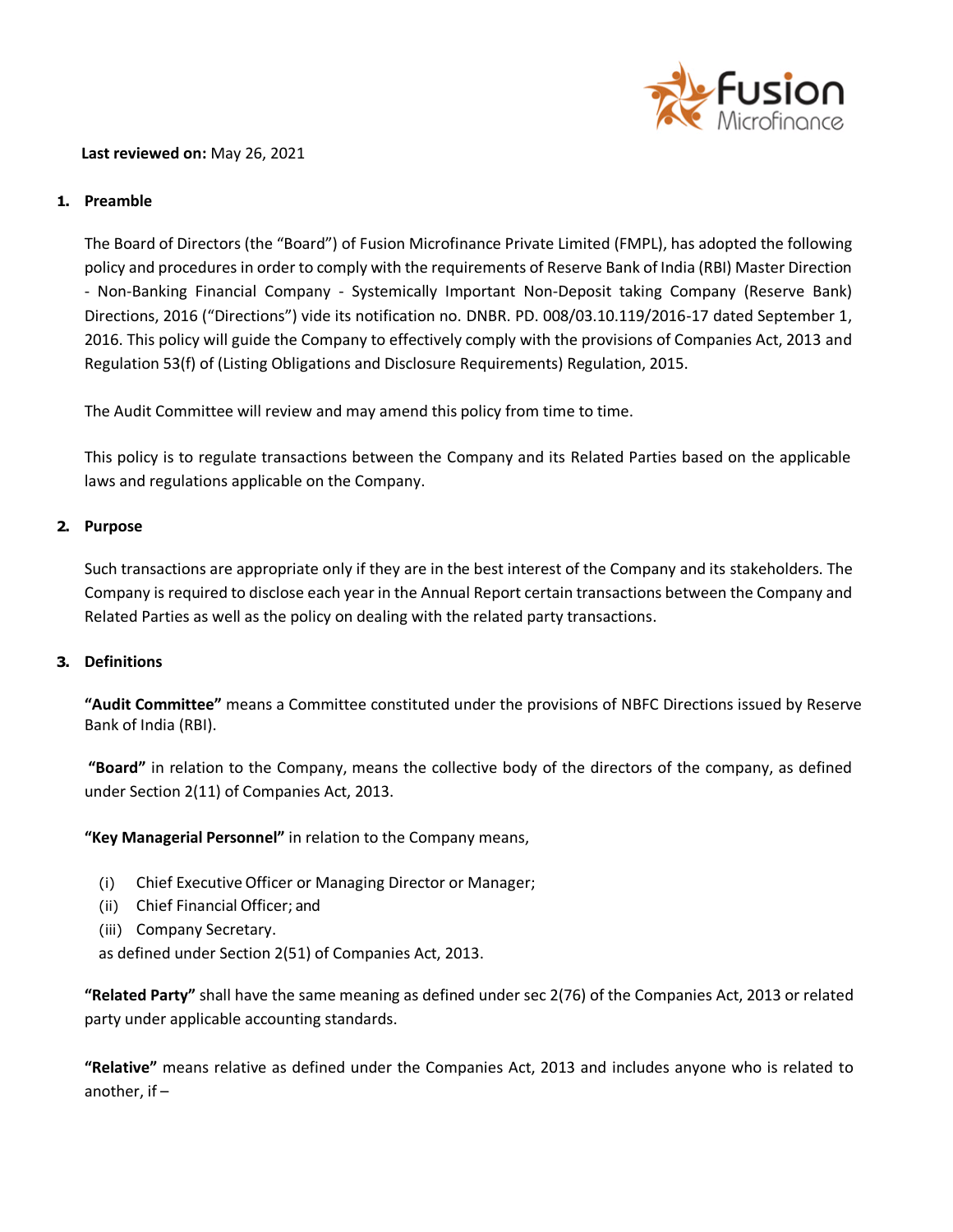

- i. They are members of a Hindu undivided family ;
- ii. They are husband and wife ; or
- iii. Father (including step-father)
- iv. Mother ( including step-mother)
- v. Son (including step-son)
- vi. Son'swife
- vii. Daughter
- viii. Daughter's husband
- ix. Brother ( including step-brother)
- x. Sister (including step-sister)

# **4. Policy**

All Related Party Transactions shall be reported to the Audit Committee and referred for approval by the Committee in accordance with this Policy.

# **5. Procedures for review and approval of Related Party Transactions**

**(a)** The Audit Committee will undertake an evaluation of the Related Party Transaction. If that evaluation indicates that the Related Party Transaction would require the approval of the Board, or if the Board in any case elects to review any such matter, the Audit Committee will report the Related Party Transactions, together with a summary of material facts, to the Board for itsapproval.

**(b)** If prior approval of the Audit Committee / Board for entering into a Related Party Transaction is not feasible, then the Related Party Transaction shall be ratified by the Audit Committee and the Board, if required, within 3 months or in the next board meeting after entering in the Related Party Transaction.

**(c)** No director or Key Managerial Personnel shall participate in any discussion or approval of a Related Party Transaction for which he or she is a Related Party, except that the director / Key Managerial Personnel shall provide all material information concerning the Related Party Transaction to the Audit Committee/ Board.

**(d)** If a Related Party Transaction will be ongoing, the Audit Committee may establish guidelines for granting the omnibus approval in line with the policy on Related Party Transactions of the Company and such approval shall be in respect of transactions which are repetitive in nature.

**(e)** The omnibus approval shall specify;

- The name/s of the related party, nature of transaction, period of transaction, maximum amount of transaction that can be entered into, and
- The indicative case price/current contracted price and the formula for variation in the price, if any;
- Such other conditions as the Audit Committee may deem fit. Provided that where the need for Related Party Transaction cannot be foreseen and aforesaid details are not available, Audit committee may grant omnibus approval for such transactions subject to their value not exceeding rupees one crore per transaction.